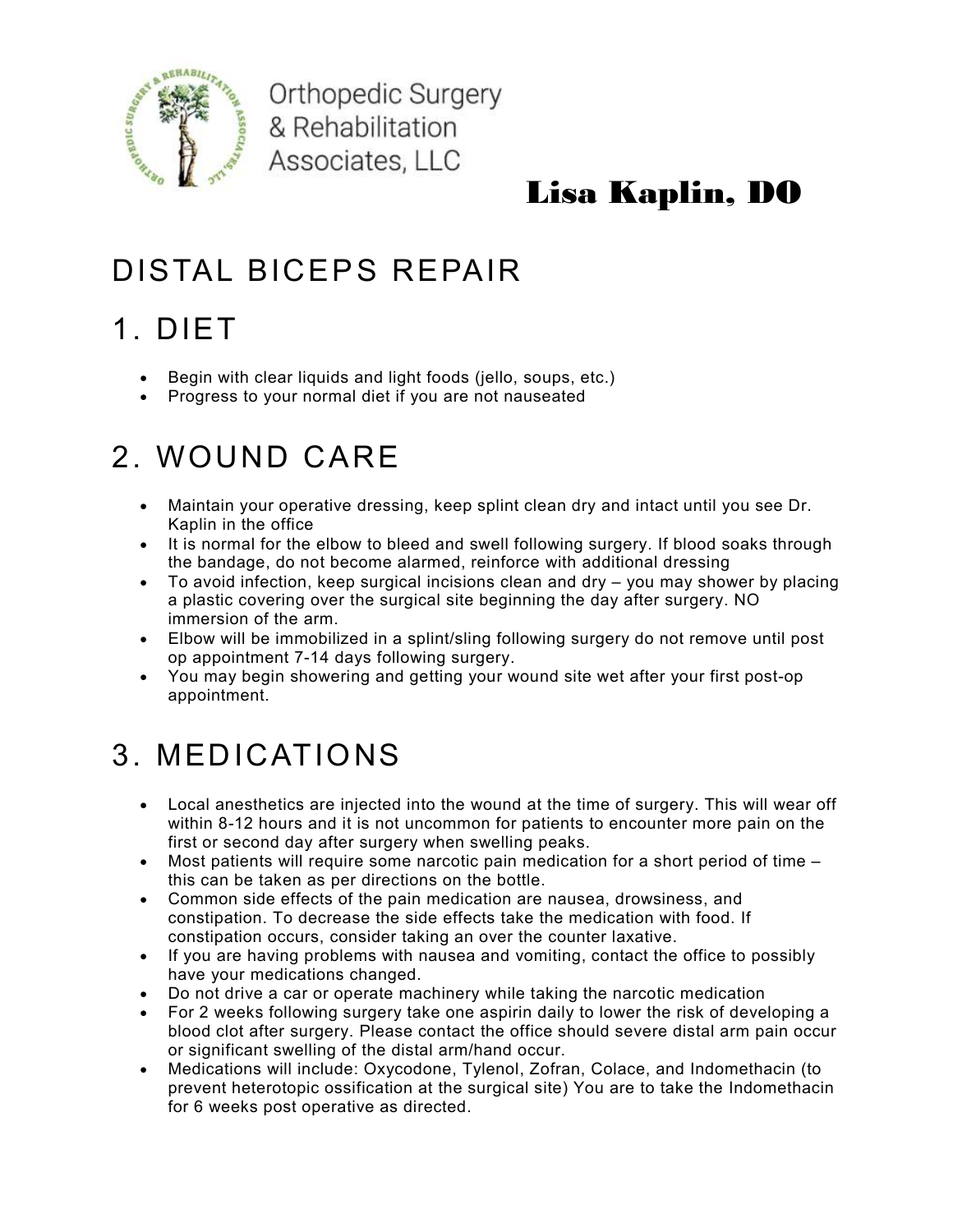

**Orthopedic Surgery** & Rehabilitation Associates, LLC

## Lisa Kaplin, DO

### 4. ACTIVITY

- When sleeping or resting, inclined positions (ie: reclining chair) and a pillow under the forearm for support may provide better comfort.
- Do not engage in activities which increase pain/swelling. Unless otherwise instructed the arm should remain in the sling at all times.
- Avoid long periods of sitting or long distance traveling for 2 weeks.
- NO driving until instructed otherwise by physician
- May return to sedentary work ONLY or school 3-4 days after surgery, if pain is tolerable

# 5. IMMOBILIZER (IF PRESCRIBED)

You will be placed in a post mold splint where you cannot straighten your elbow for 1-2 weeks following surgery You are to wear sling at all times while the splint is in place

### 6. ICE THERAPY

- Icing is very important in the initial post-operative period and should begin immediately after surgery.
- Ice packs 20 minutes every 2 hours daily until your first post-operative visit. Care should be taken with icing to avoid frostbite to the skin.

# 7. EXERCISE

- Begin finger flexion and extension on the first post-operative day to help decrease swelling.
- Formal physical therapy (PT) and occupational therapy (OT) typically begins after your first post op appointment. A prescription and protocol will be provided at your first post-op visit.

## 8. EMERGENCIES

Contact Dr. Kaplin's office to report any of the following:

- Painful swelling or numbness (note that some swelling and numbness is normal)
- Unrelenting pain